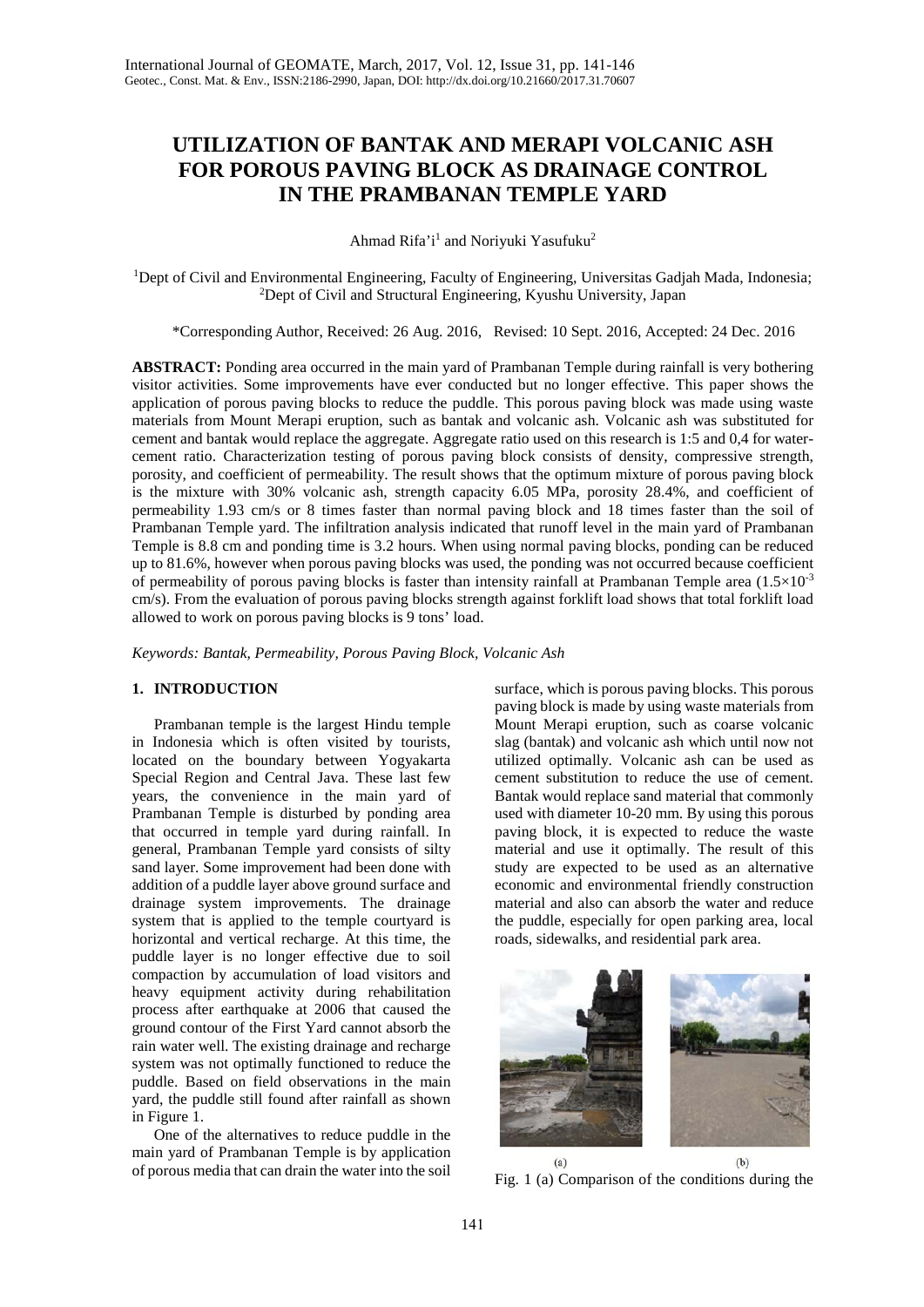rainy season and (b) during the dry season

A study of the properties of the no-fines concrete using bantak as the aggregate was concted by [1]. The study used bantak aggregate size  $\emptyset$  10-20 mm and ∅ 20-40 mm. The ratio of cement and bantak were 1: 4 and 1: 6. The results of these studies indicate that the higher ratio of cement and bantak will be followed by the decreasing of the specific gravity and the compressive strength of concrete but porosity of the concrete was increased. Aggregate size also affects the result of porosity value, the larger the size of aggregate will be followed by the increasing of the porosity value. The test result using bantak with diameter size of 10-20 mm obtained the higher strength of no-fines concrete than bantak with diameter size of20-40 mm.

Based on [2], the research on the utilization of bantak Merapi and volcanic ash as a geo-structural material on the slope protection was conducted. Volcanic ash was used as much as 0%, 25%, 30%, 35%, and 40% by the weight of cement. The results showed that the addition of the volcanic ash in the concrete mix effect to the decreasing of the compressive strength and occurs the slow reaction of cement hydration. This reaction can happen due to the volcanic ash contains silica and alumina which does not have the typical properties of cement, but if the volcanic ash mixed with water it will react chemically with the calcium hydroxide to produce a compound of calcium silicate hydrate that has the same properties as cement and will be have a hardening process but this process takes longer than cement.

In normal concrete, the hydration reaction of cement reached the optimum at the age of 28 days and decreased at the age of 56 days. It can be seen from the compressive strength of concrete that reaches optimum at the age of 28 days, while at the age of 56 days, the increasing of compressive strength is not too significant. Unlike the pozzolan, i.e. volcanic ash, the reaction tends to be slow at 28 days, but it will increase significantly at the age of 56 days, so the optimum compressive strength of concrete with a mixture of volcanic ash reached at the age of 56 days. The optimum grain size volcanic ash that can be used as a substitute for cement is through sieve No. 270, because of the size of fine volcanic ash pozzolanic properties is getting stronger [3]

Based on [4] volcanic ash is a natural pozzolan which is required in chemical reaction in concrete mixture. The mineral compositions of volcanic ash that used in this research are given in Table 1. Volcanic ash from Merapi has dissolved heavy metal content below the threshold by Indonesian Ministri of Health in KEP 02/MENKLH/I/1988 for a list of criteria for water quality class D (safe water for agricultural purposes and can be used for urban

businesses, industry and hydropower). Therefore, the volcanic ash was safely applied.

Table 1 Physical properties of volcanic ash

| Mineral composition               | Value $(\%)$ |
|-----------------------------------|--------------|
| Silica $(SiO2)$                   | 57.59        |
| Alumina $(Al_2O_3)$               | 21.36        |
| Calcium Oxide (CaO)               | 4.24         |
| Magnesium Oxide (MgO)             | 2.26         |
| Iron Oxide $(Fe2O3)$              | 5.89         |
| Potash $(K_2O)$                   | 3.32         |
| Natrium Oxide (Na <sub>2</sub> O) | 4.10         |
| LOI (Loss of Ignition)            | 0.96         |

## **2. METHODOLOGY**

This research is located in the main yard of Prambanan Temple which has a square shape with a land area is about  $12100 \text{ m}^2$  and a spacious courtyard of the temple of  $3747 \text{ m}^2$ . Research materials were disposed volcanic ash and bantak from Mount Merapi. Volcanic ash resulted from Merapi eruption in 2010, was taken from Glagaharjo, Cangkringan, Yogyakarta, Indonesia as shown in Figure 2. The volcanic ash was filtered and used as cement substitution that through sieve no. 270. There is still a lot of volcanic ash material in this Merapi area due to the eruption that frequently occur in this decade. Coarse volcanic slag or bantak is used as an aggregate in this experimental research. Figure 3 shows the coarse volcanic slag that was supplied from the sabodam quarry in Boyong River in Yogyakarta, Indonesia.

This material can be easily find near the sabodam quarry because the local people usually take the good aggregate material and leave the bantak material that have poor quality for building material. The aggregates obtained from the quarry were screened into 10-20 mm size fractions. Bantak was being washed, so that it does not contain sand or other organic substances that can reduce the quality of concrete, as well as in the dry saturated condition of the face (Saturated Surface Dry-SSD).



Fig. 2 Coarse volcanic slag (Bantak) quarry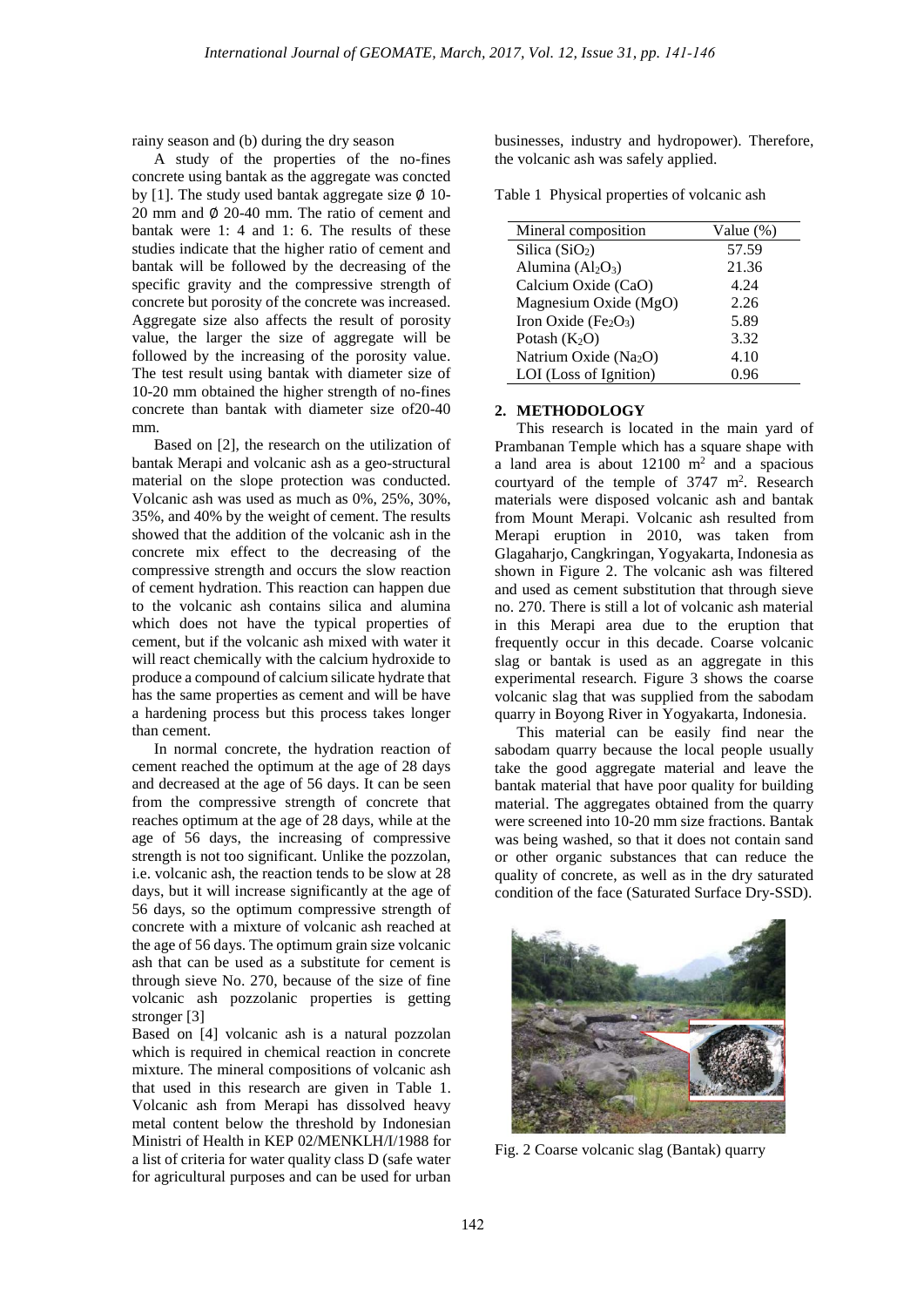

Fig. 3 Volcanic ash

Concrete parameters would be used as a reference standard for concrete such as unit weight, porosity, permeability coefficient of no-fines concrete, and the uniaxial compressive strength. Initial testing that includes some laboratory testing such as soil properties testing to determine the coefficient of permeability of the soil, and also bantak and volcanic ash properties testing. Rainfall analysis data are analyzed using HAVARA program, the analysis will obtain the characteristics of rainfall that occurs at that location includes the duration and the intensity of rainfall for a certain period. The peak discharge of rainfall calculated by using Eq. (1).

$$
Q_{peak} = 0,278CIA
$$
 (1)

Where *Q* is peak rainfall discharge, *C* is rational method coefficient, *I* is rainfall intensity and *A* is drainage area. Meanwhile the natural infiltration capacity calculated using Eq. (2) and Eq. (3).

$$
Q_i = fA \tag{2}
$$

$$
f_i(t) = k \left( \frac{\psi \Delta \theta}{F_i(t)} \right)
$$
 (3)

Where  $Q_i$  is infiltration capacity,  $f$  is infiltration velocity,  $A$  is area,  $k$  is hydraulic conductivity,  $F_i$  is cumulative amount of infiltrated water, *ψ* is suction, and *θ*<sup>∆</sup> is difference between porosity with initial soil moisture.

Then, the result of rainfall analysis is used as input to calculation of infiltration and runoff. Calculation of porous paving blocks mix design, volcanic ash is substituted of cement as much as 25%, 30%, and 35% of the weight of cement, bantak is used with diameter 10-20 mm, and water-cement ratio was used of 0.4. One method to determine infiltration capacity on flat ground surface is Green-Ampt Method. Reference [5] developed a physical

theory approach which can be solved with exact analytic equations (Exact Analytical Solution) to determine the infiltration. Infiltration by Green-Ampt is a function of the soil hydraulic parameters, i.e. permeability, suction head, and soil moisture. These parameters closely linked to the physical characteristics of the soil. The relationship between the two characteristics of the soil can be formulated through empirical research.

In the approach, the Green-Ampt express terms of wetting front, which is a clear boundary between soils with certain humidity in the basement with saturated soil on it. Wetting front is contained at a depth *L* is reached at time *t* as [6] shown in Figure 4.



Fig. 4 Green-Ampt infiltration method [6]

In this approach, the volume control of soil column used as the unit of analysis which is limited by the surface area and depth *L*. Water that entering into the soil will increase the soil moisture. Added water as the result of infiltration to a unit volume can be seen in equation (4) and (5) which is referred to as the cumulative infiltration  $(F_t)$  and infiltration velocity, *f(t)*.

$$
F_{t} = kt + \psi \Delta \theta \ln \left( 1 + \frac{F_{t}}{\psi \Delta \theta} \right)
$$
 (4)

$$
f(t) = k \left( \frac{\psi \Delta \theta}{F_t} + 1 \right)
$$
 (5)

Where  $F_t$  is cumulative infiltration (mm),  $f(t)$  is infiltration velocity (mm/hour),  $\psi$  is suction head,  $\Delta\theta$  is difference between porosity (η) and initial water content (q) and  $k$  is soil permeability (cm/s).

The test that conducted in this research such as compressive strength test, permeability test and porosity test of no-fines concrete sample. The amount of sample that use in each test is 9 samples for every variation of volcanic ash. The total sample for each test is 81 samples.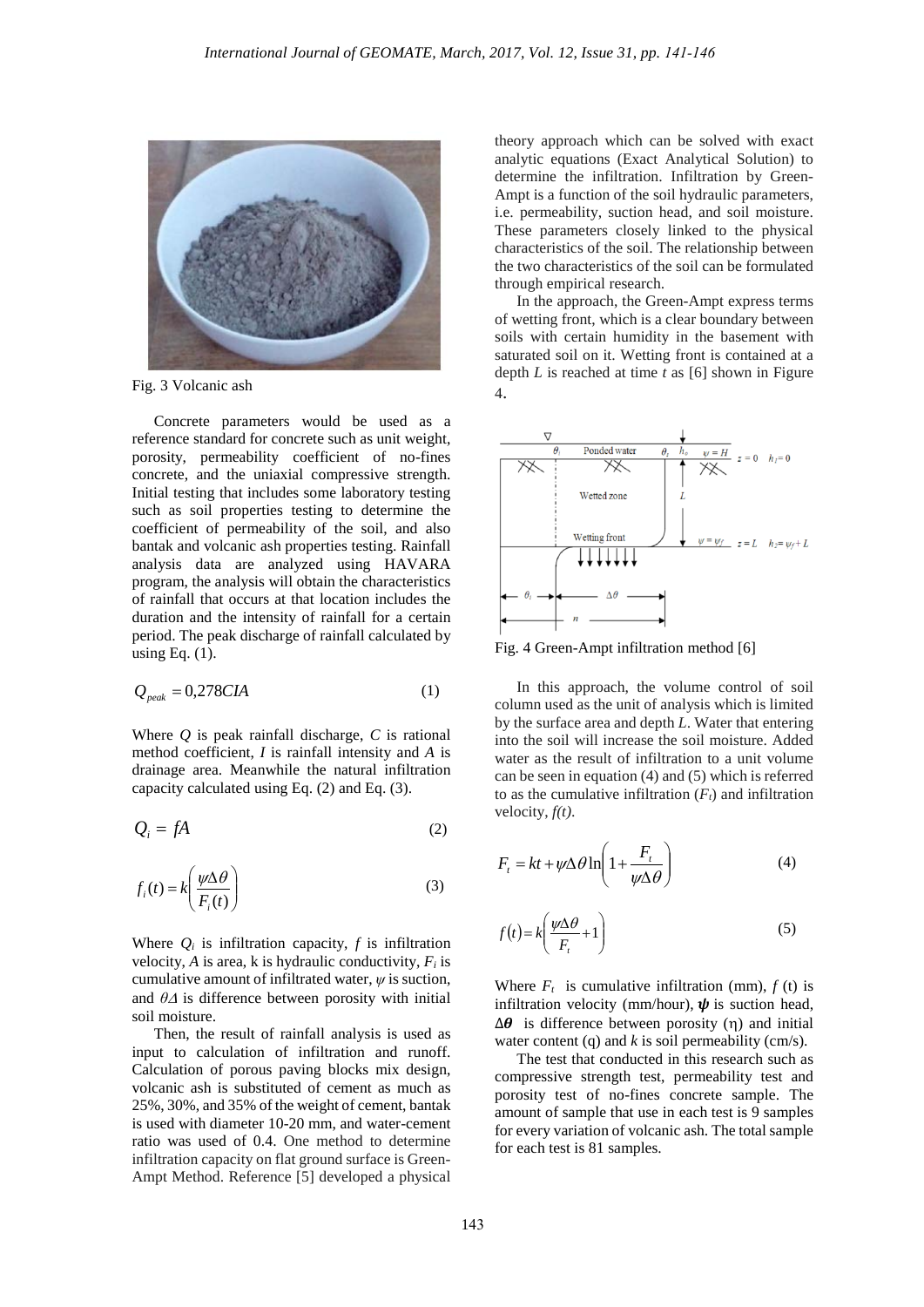

Fig. 5 Acrylic box for modeling of permeability test The next step is manufacture test specimen, and curing time of test specimens are immersed in water for a certain age. Modeling of permeability testing to original soil in the main yard of Prambanan Temple, porous paving blocks, and normal paving blocks in an acrylic box measuring  $50\times50$  cm<sup>2</sup> (Figure 5) based on constant-head concept. The results of this modeling are used to determine how the effects of the utilization porous paving blocks on original soil in the main yard of Prambanan Temple in an effort to reduce runoff.

### **3. RESULTS**

Rainfall duration are obtained from the 4 nearest rain gauge station from 1998 through 2012 amounted to 2.375 hours, and from the frequency analysis, design of rainfal rate is selected by annual return period 2 years which is 54702 mm. Based on the analysis of soil grain size, the obtained coefficient of permeability in the main yard of Prambanan Temple is  $5.8 \times 10^{-4}$  cm/sec. Based on the infiltration capacity  $(F)$  on the area is 4.195 cm, while the amount of infiltration rate is 2.712 cm/hour. Runoff that occurred in the area was obtained equal to 8.798 cm, and the required time by runoff to absorb into the soil until the ground surface become to dry is obtained equal to 3.244 hours. Therefore, it is needed a porous media that is able to drain rain water more quickly so that runoff will not occur.

The specific gravity of bantak aggregate is smaller than the normal aggregate but it can absorb water higher. Specific gravity of bantak aggregate based on the test result is 2.449, so it can be

classified as light aggregate [7]. The result of the technical parameter of bantak Merapi shown in Table 2.

Based on the technical parameters testing of bantak Merapi, bantak material has pore cavity of 41%. This porous paving blocks uses bantak Merapi with diameter 10-20 mm and uniform gradation to make an interconnected pore so that the result will have the characteristic of porous concrete, which has a good porosity and permeability. It can be seen the difference with normal paving blocks as shown in Figure 6 where porous paving blocks has pore cavity larger than normal paving blocks, so that the water can rapidly passed through the cavities.

This study uses the same volcanic ash material with [2]. Based on the results compared with [7] about specification of pozzolan, volcanic ash included in pozzolan type N, with a specific gravity value of 2.606  $g/cm<sup>3</sup>$ , this value is lower than the average specific gravity of cement that is  $3.15 \text{ g/cm}^3$ , so it will greatly affect the strength of the structure. The effect of utilization of volcanic ash as a cement substitute for the porosity and permeability of porous paving blocks can be seen in Table 3.

Table 2 Technical parameter of bantak Merapi

| Parameter                | Nilai |
|--------------------------|-------|
| Loose unit weight, kN/m3 | 13.60 |
| Dense unit weight, kN/m3 | 15.07 |
| Specific gravity         | 2.449 |
| Specific gravity SSD*    | 2.562 |
| Water absorption, %      | 4.605 |
| Water content, %         | 4.402 |

*\*SSD = Saturated Surface Dry*



Fig. 6 Porous paving block (left) and normal paving block (right)

Table 3 Porosity and permeability of porous paving blocks and normal paving blocks

| Variation of | Average porosity of | Average porosity | Permeability of     | Permeability of      |
|--------------|---------------------|------------------|---------------------|----------------------|
| Volcanic     | Porous Paving       | of Normal Paving | Porous Paving Block | Normal Paving Block  |
| Ash $(\%)$   | Block $(\%)$        | Block $(\%)$     | (cm/sec)            | (cm/sec)             |
| 25           | 26.88               |                  | 1.76                |                      |
| 30           | 28.40               | 2.05             | 1.93                | $7.6 \times 10^{-3}$ |
| 35           | 28.11               |                  | 1.96                |                      |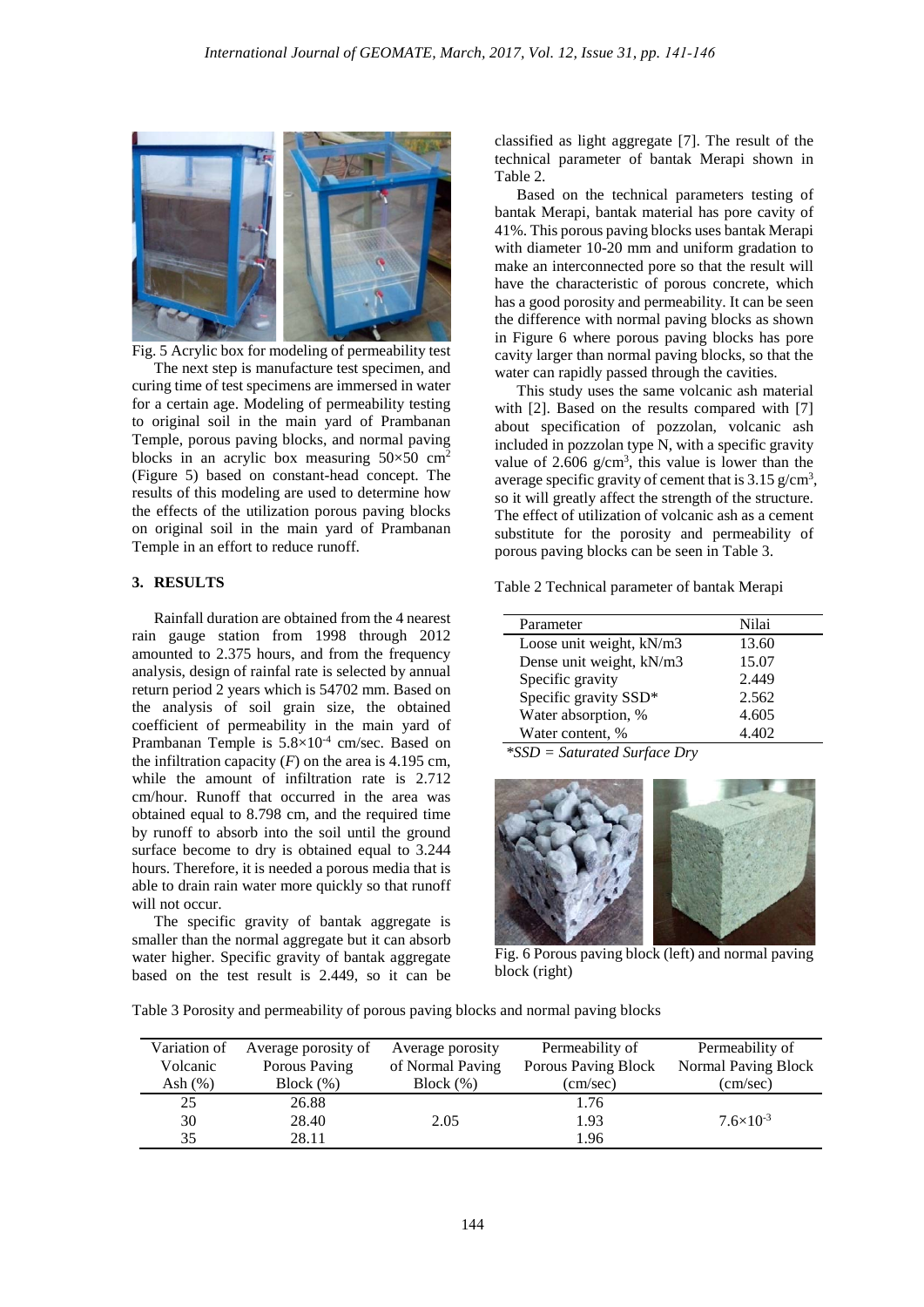Based on the Table 3, it can be seen that the addition of volcanic ash variation and utilization of bantak Merapi are able to increase the percentage of the porosity and the permeability of paving blocks. Based on [8], porous paving blocks in this study have fulfilled the requirements of porous concrete with a porosity of 15-35%. The porosity of porous paving block is equal to 14 times greater than porosity of normal paving block. Table 3 shows that the increasing value of the coefficient of permeability (*k*) for each variation of volcanic ash is not very significant, but the increasing value of *k* is very large compared to normal paving blocks. The increasing of porosity will decrease the compressive strength of paving blocks. The compressive strength and density of porous paving blocks in this study and their comparison with normal paving blocks are presented in Figure 7.



Fig. 7 The effect of volcanic ash addition to compressive strength of porous paving block

Based on Figure 7 it can be seen that the variation of 25%, 30% and 35%, the compressive strength of porous paving blocks decreases with the addition of volcanic ash, and the optimum mix design is a variation of volcanic ash with 30% of the cement weight, even if the technical properties are not much different from the variation 25%, more volcanic ash content will give more economically and environmentally benefits. Compressive strength of normal paving blocks in this study is 25.51 MPa and the compressive strength of porous paving blocks is 6.05 MPa, so the value of compressive strength decreased amounted to 76.28%, it is not qualified to use as a normal road pavement with a minimum compressive strength of 8.5 MPa as specified in [9].

According to [8], this porous paving block has been categorized as porous concrete because the compressive strength generated are in vulnerable 2.8 to 28 MPa, so that to use as a residential parks and sidewalks can be applied. The addition of volcanic ash and utilization of bantak are able to reduce the density of porous paving blocks up to 25.1% than normal paving blocks (0% volcanic ash), this happens due to the density of volcanic ash material is lower than cement.

## **4. DISCUSSION**

The results of the modeling to determine the coefficient of permeability and hydraulic properties of the original soil material from the main yard of Prambanan Temple, porous paving blocks, and normal paving blocks can be seen in Table 4. Based on the modeling results that shown in Table 4, coefficient of permeability of porous paving blocks is 8 times faster than normal paving blocks and 18 times faster than the soil of Prambanan Temple yard.

Infiltration analysis indicates that runoff level on Prambanan Temple yard was 8.8 cm and ponding time was 3.2 hours. If using normal paving blocks, runoff can be reduced until 81.6% with a shorter time, but if using porous paving blocks, runoff would not happen because coefficient of permeability of porous paving blocks was faster than intensity rainfall at Prambanan Temple area  $(1.5\times10^{-3}$  cm/s). Soil with porous paving blocks on it has coefficient of permeability faster than soil without porous paving blocks, therefore the rain water is able to drain by porous paving blocks without runoff so it is not interfering the visitor activities around temple.

Table 4 Comparison of the hydraulic properties of the soil material, porous paving blocks, and normal paving blocks

| Parameters                                 | Soil                 | Normal paving      | Porous paving            |
|--------------------------------------------|----------------------|--------------------|--------------------------|
|                                            | material             | blocks on groups   | blocks on groups         |
| Coefficient of permeability, $k$ (cm/sec.) | $5.8 \times 10^{-4}$ | $1.3\times10^{-3}$ | $1.1\times10^{-2}$       |
| Infiltration capacity, $F$ (cm)            | 4.2                  | 11.4               | $\overline{\phantom{0}}$ |
| Infiltration rate, $f_t$ (cm/hour)         | 2.7                  | 5.1                | $\overline{\phantom{0}}$ |
| Runoff, $R_{\text{off}}(cm)$               | 8.8                  | 1.6                | $\overline{\phantom{0}}$ |
| Ponding time, $t_g$ (hour)                 | 3.2                  | 0.3                | -                        |